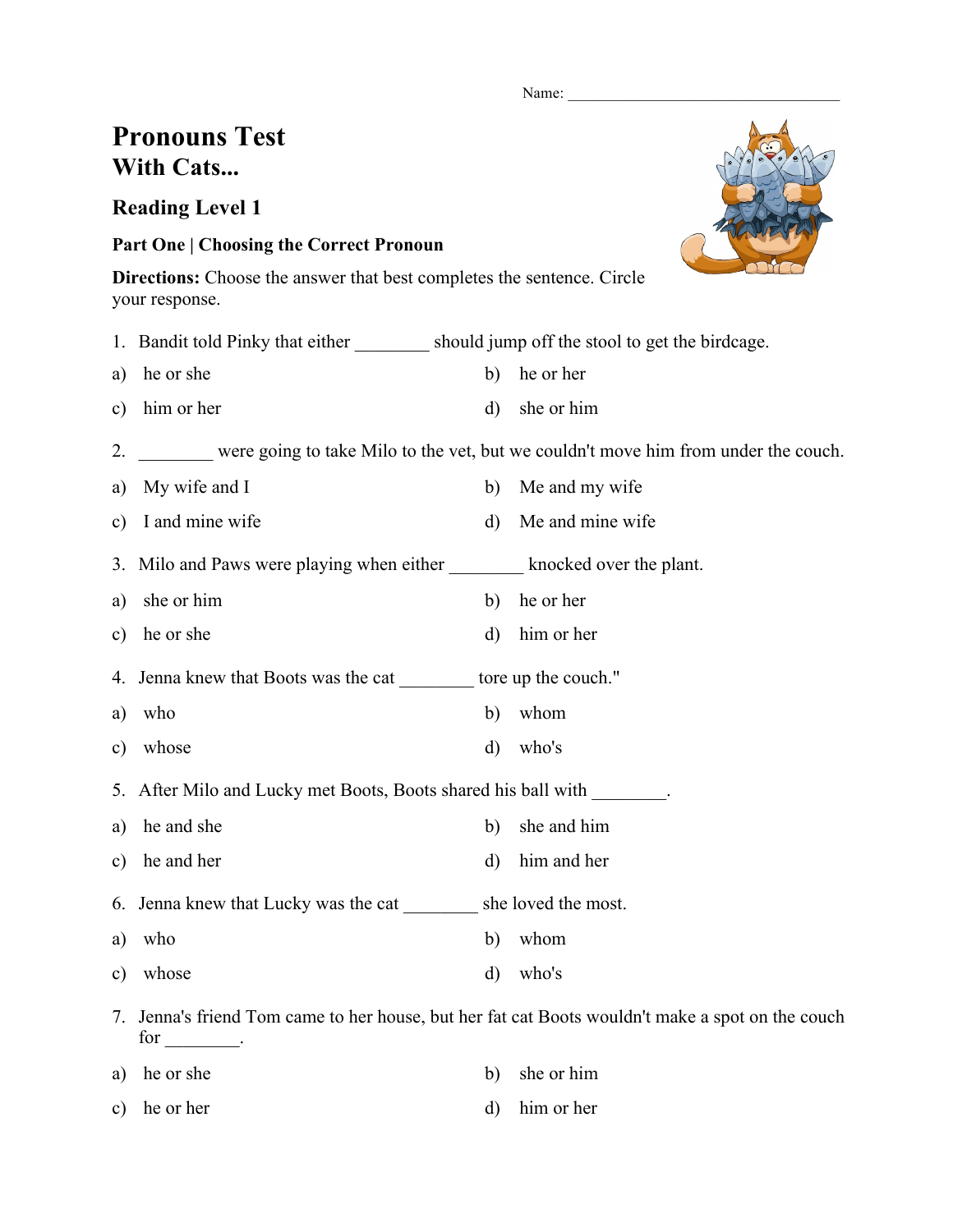|                                                                                        | 8. Lucky wanted to eat the cat food but he didn't know _____________ it was. |         |                                                  |  |  |  |
|----------------------------------------------------------------------------------------|------------------------------------------------------------------------------|---------|--------------------------------------------------|--|--|--|
| a)                                                                                     | who                                                                          | b)      | whom                                             |  |  |  |
| c)                                                                                     | whose                                                                        | d)      | who's                                            |  |  |  |
|                                                                                        | 9. Jenna is better at taking care of cats than                               |         |                                                  |  |  |  |
| $a)$ I                                                                                 |                                                                              | b)      | me                                               |  |  |  |
| c)                                                                                     | my                                                                           | $\rm d$ | mine                                             |  |  |  |
|                                                                                        | 10. Milo was mad at __________ since we didn't take him with us on our date. |         |                                                  |  |  |  |
|                                                                                        | a) she and I                                                                 | b)      | me and she                                       |  |  |  |
|                                                                                        | c) her and $I$                                                               | $\rm d$ | me and her                                       |  |  |  |
| 11. _______ were going to take Houdini to the vet but he escaped from his travel cage. |                                                                              |         |                                                  |  |  |  |
| a)                                                                                     | She and I                                                                    | b)      | Her and I                                        |  |  |  |
|                                                                                        | c) Me and she                                                                | $\rm d$ | Me and her                                       |  |  |  |
|                                                                                        | 12. Pinky is a cat __________ is best known for sleeping on people's heads.  |         |                                                  |  |  |  |
| a)                                                                                     | who                                                                          | b)      | whom                                             |  |  |  |
| c)                                                                                     | whose                                                                        | d)      | who's                                            |  |  |  |
| 13.<br>Jenna loves her cats but she hates cleaning up __________ messes.               |                                                                              |         |                                                  |  |  |  |
| a)                                                                                     | there                                                                        | b)      | their                                            |  |  |  |
| $\mathbf{c})$                                                                          | they're                                                                      | d)      | mine                                             |  |  |  |
|                                                                                        | 14. Jenna said that she could see                                            |         | living with her friend if he got rid of his dog. |  |  |  |
| a)                                                                                     | she                                                                          | b)      | her                                              |  |  |  |
| $\mathbf{c})$                                                                          | herself                                                                      | $\rm d$ | she's                                            |  |  |  |
|                                                                                        | 15.<br>cat owners know how to remove fur from our couches.                   |         |                                                  |  |  |  |
| a)                                                                                     | We                                                                           | b)      | Us                                               |  |  |  |
| c)                                                                                     | We's                                                                         | $\rm d$ | Us's                                             |  |  |  |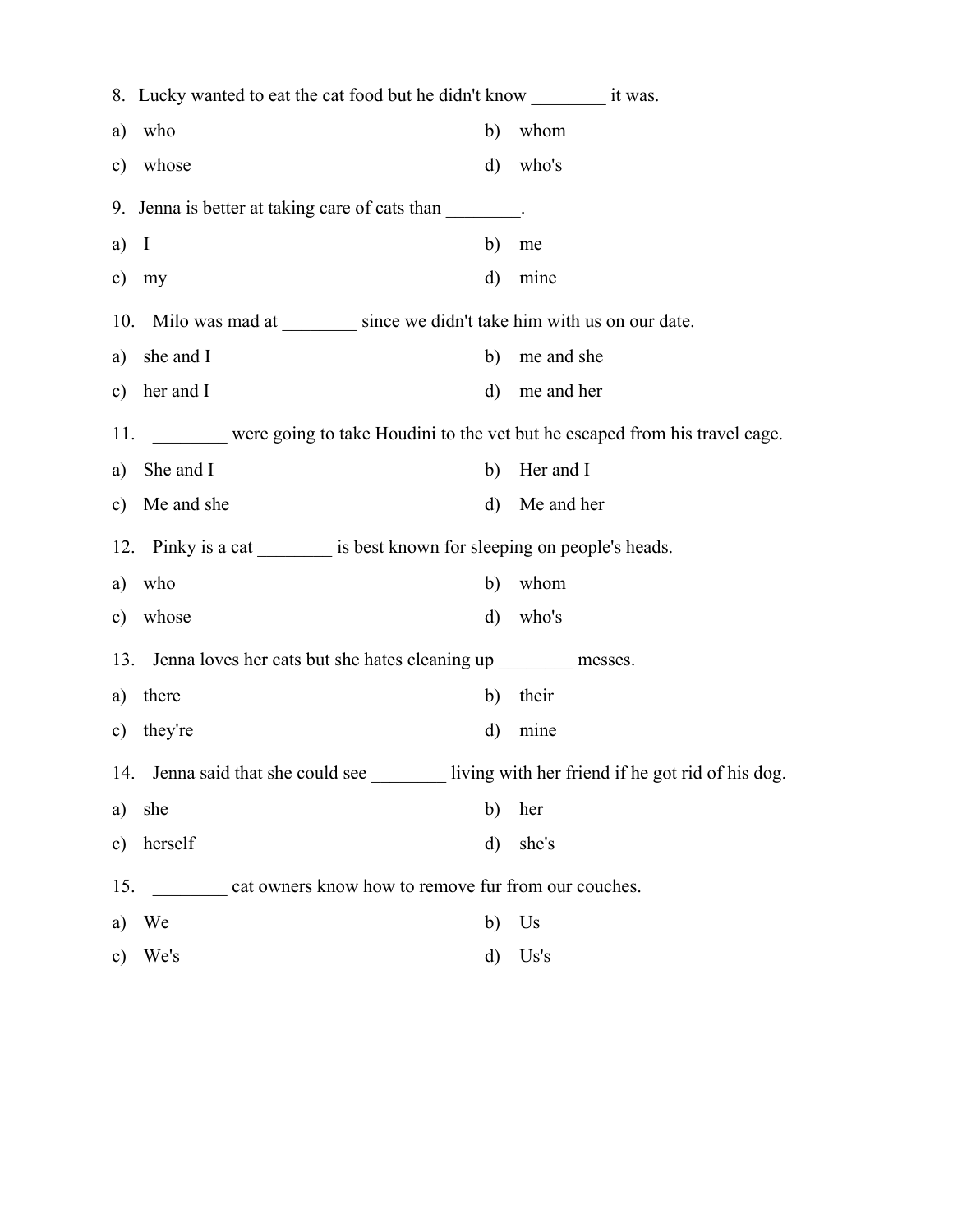#### **Part Two | Antecedents**

**Directions:** Read each sentence. Choose the word that is working as an antecedent. Circle your response.

| 16.           | Boots fell off the couch and landed on his tail with a thud.                                    |          |              |  |  |
|---------------|-------------------------------------------------------------------------------------------------|----------|--------------|--|--|
| a)            | couch                                                                                           | b)       | <b>Boots</b> |  |  |
| c)            | thud                                                                                            | $\rm d$  | landed       |  |  |
| 17.           | Lucky ran around the house as loudly as she could at 4 AM.                                      |          |              |  |  |
| a)            | loudly                                                                                          | b)       | house        |  |  |
| $\mathbf{c})$ | Lucky                                                                                           | d)       | around       |  |  |
| 18.           | Milo pawed the window to get to the birds but it would not give.                                |          |              |  |  |
| a)            | Milo                                                                                            | b)       | birds        |  |  |
| $\mathbf{c})$ | pawed                                                                                           | d)       | window       |  |  |
| 19.           | The vacuum was so loud and scary that Paws had to hide behind the couch when it came out.       |          |              |  |  |
| a)            | Paws                                                                                            | b)       | couch        |  |  |
| $\mathbf{c})$ | vacuum cleaner                                                                                  | d)       | behind       |  |  |
| 20.           | You can count on Boots and Milo to cause trouble when they're left alone.                       |          |              |  |  |
| a)            | Boots and Milo                                                                                  | b)       | You          |  |  |
| $\mathbf{c})$ | count                                                                                           | $\rm d)$ | trouble      |  |  |
| 21.           | Oliver and Pinky stared at the birdcage but could not reach it.                                 |          |              |  |  |
| a)            | Oliver and Pinky                                                                                | b)       | reach        |  |  |
| $\mathbf{c})$ | birdcage                                                                                        | $\rm d)$ | stared       |  |  |
|               | 22. Milo didn't mind when his owner dressed him as a baby so long as the other cats didn't see. |          |              |  |  |
| a)            | Milo                                                                                            | b)       | cats         |  |  |
| $\mathbf{c})$ | baby                                                                                            | d)       | owner        |  |  |
| 23.           | Boots may be playful but Pinky is the one who likes to sleep on people's heads.                 |          |              |  |  |
| a)            | <b>Boots</b>                                                                                    | b)       | Pinky        |  |  |
| c)            | Pinky and Boots                                                                                 | d)       | people's     |  |  |